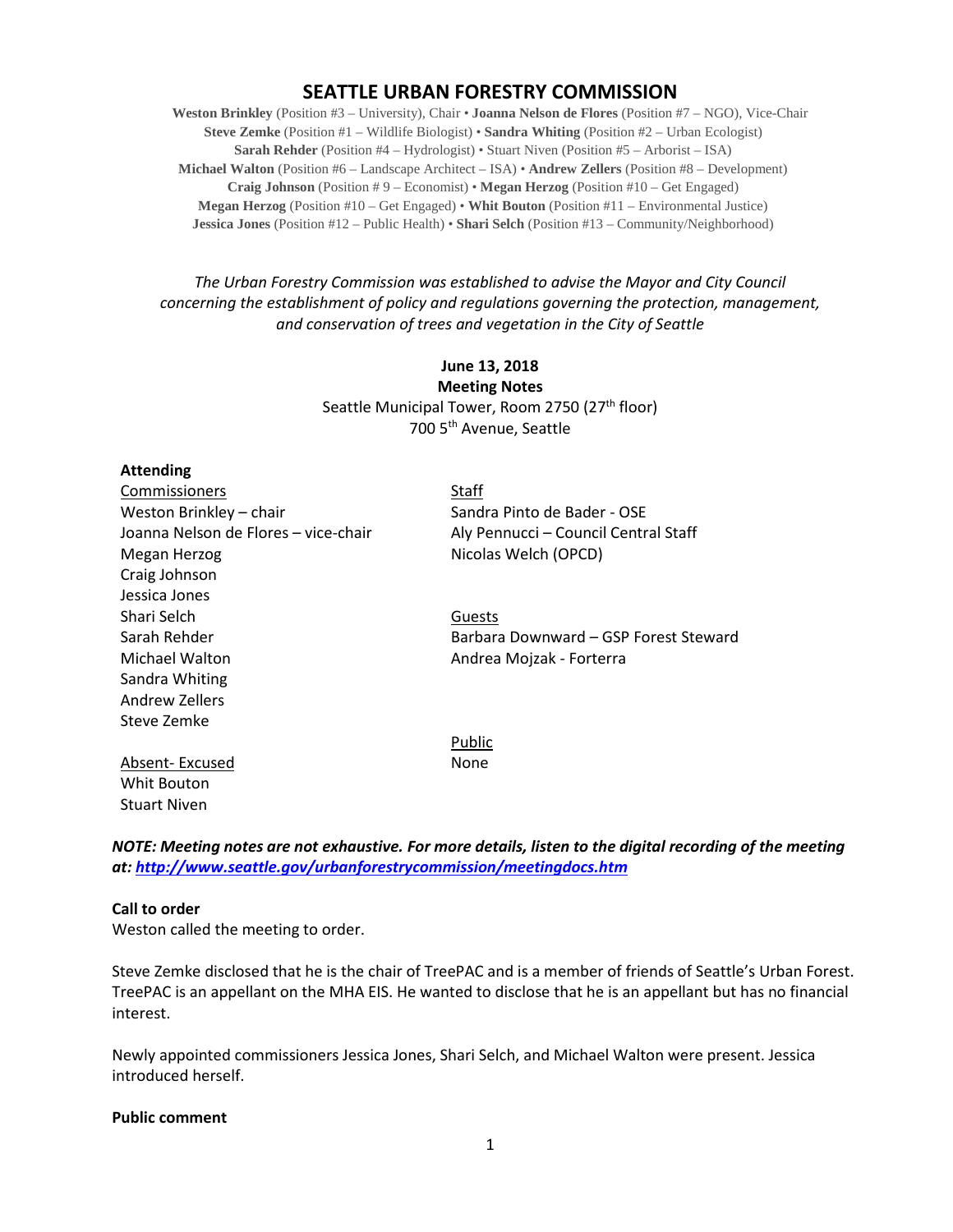None

# **Preliminary Draft ADU EIS**

Aly and Nick gave a presentation on the Accessory Dwelling Unit Draft EIS

A detached accessory dwelling unit (DADU) is a secondary unit located in a separate structure from the principal dwelling unit (i.e. the main house). DADUs are often called backyard cottages.

An attached accessory dwelling unit (AADU) is a secondary unit located within or connected to the main house. AADUs are often called basement apartments.

Why do we want to encourage ADUs?

- Increase ADU production is just one part of our overall housing strategy.
- Create new rental housing choices in single-family zones, where new housing options are few and housing is unaffordable to most residents.
- Make it easier for homeowners to generate supplemental income and adapt to their changing household needs.

ADUs in Seattle:

- ADUs have been allowed within a single-family house since 1994 and in backyard since 2010.
- Less than 2% of Seattle's 135,000 single-family lots have an ADU.
- Since their legalization citywide in 2010, about 550 DADUs have been permitted (average of 69 per year). They are dispersed throughout Seattle's single-family zones.

Removing barriers to ADUs:

- In 2014, City Council Resolution 31547 directed OPCD to study ways to remove code barriers to ADUs
- On May 10, 2018, issued a Draft Environmental Impact Statement (EIS) evaluating proposed code changes:
	- o Removing off-street parking requirement
	- o Removing owner-occupancy requirement
	- o Allowing two ADUs on one lot
	- o Allowing slightly larger/taller DADUs to facilitate family-sizes units
- Comments welcome through June 25, 23018.

What we learned in the Draft EIS:

- The proposal would result in about 1,400 more ADUs across Seattle over 10 years, 390 would be additional new ADUs.
	- o This could reduce economic displacement by creating new housing choices
- If would decrease the number of houses torn down by about 16%
	- o This could reduce physical displacement by decreasing demolitions.
- Used residual land value (RLV) analysis to identify highest-and-best use for different lot types in different market areas.
	- o In most cases, the most profitable option is to build the largest possible house
		- In some cases, a new house with no ADU
		- In other cases, a new house with 1 or 2 ADUs
	- o In all scenarios, short-term rental is less profitable than longterm rental
	- o Proposal would decrease the feasibility of tearing down existing houses

What does the Draft EIS say about trees?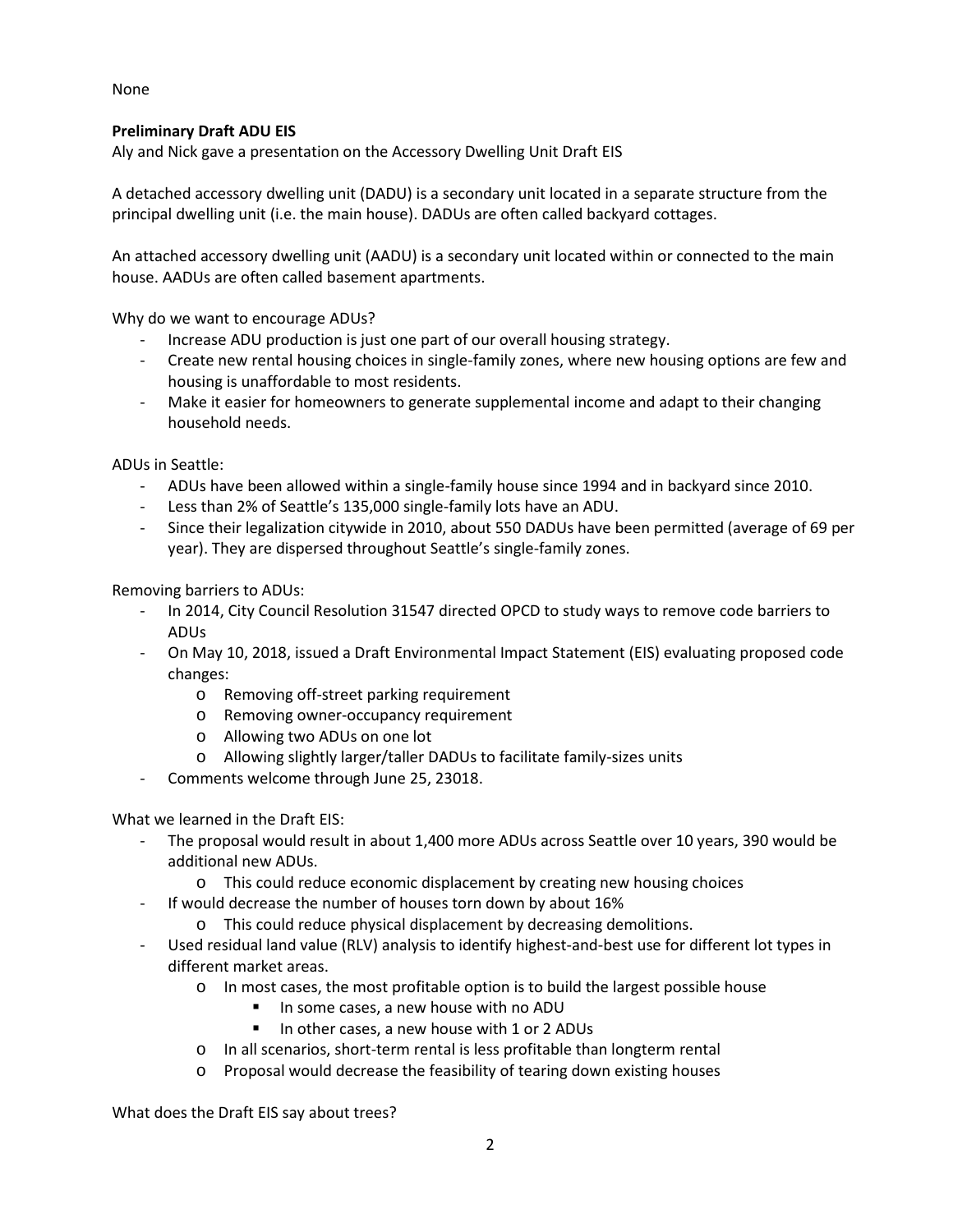- Typical single-family houses are 1-2 stories, surrounded by yards and open space that support the growth of large trees. This open space provides much of the city's tree canopy.
- Comp Plan goal: increasing canopy coverage to 30% by 2037.
- 2016 Lidar data shows:
	- o Overall, Seattle has 28% canopy cover
	- o Single-family residential areas account for 63% of Seattle's canopy cover
	- o 72% of Seattle's tree canopy is deciduous and 28% is coniferous. Most conifers are in singlefamily residential areas (52%)
- 340-390 additional DADUs under the action alternatives could result in more vegetation and tree removal than under the No Action alternative (#1) as more property owners would use some of their rear yard for the footprint of a DADU.
- Single-family residential areas currently provide 9,574 acres of tree canopy cover. If all 390 additional DADUs maximize the size limit of 1,000 sqft, the total footprint of DADUs would be just under nine acres, or less than 0.1 % of the total tree canopy.
- Removing the off-street parking requirement in Alternative 2 reduces the amount of vegetation and tree removal otherwise needed for off-street parking.
- The proposed Floor Area Ratio (FAR) limit in Alternative 3 would tend to reduce the footprint of new houses, which would also reduce the potential for impacts to tree canopy and vegetation.
- Under Seattle's Tree Protection Ordinance (SMC 25.11) the City would review tree removal required for constructing a DADU as part of the permit application. Exceptional trees would be removed only if protecting the tree during construction would prevent use of the maximum allowed lot coverage.
- CM Johnson is leading an effort to update the tree protection ordinance to create stronger protections for existing trees and introduce new mitigation measures.

They incorporated feedback UFC provided in their November 2016 letter of recommendation.

Comment period open through June 25. Final DEIS in September. Council might move legislation before the end of the year if the final EIS is not appealed. There will be community meetings.

### **Lawton Park**

Barbara Downward presented the work she and other volunteers have been doing to restore Lawton Park as part of the Green Seattle Partnership. Below are the notes she shared with the UFC:

*"Thank you all for your service on the Urban Forestry Commission. Your diligence and insight are gifts to Seattle. I'm Barbara Downward a volunteer Green Seattle Partnership steward at Lawton Park in Magnolia, 10 blocks east of Discovery Park, adjacent to Lawton Elementary School. Today, June 13, 2018 here in Seattle, our City is changing. Lawton Park is changing too. I will share insights and experience about forest restoration at Lawton Park.*

*Friends of Lawton Park plants trees. We plant forests. Enter a ravine in Lawton Park and you can feel the temperature drop and smell a difference in the air. People say this is "forest bathing" and Lawton Park users love it.* 

*Lawton Park volunteer forest restoration began when Jean Wheeler pulled ivy from its trees. Seattle Parks helped Jean and Clint Hall start Friends of Lawton Park. The Lawton Park Forest Restoration plan written in 1997 by University of Washington grad student Angela Kimpo was the basis of planning and work. Large, energetic work parties of incoming Seattle Pacific University students cleared big areas of Himalayan blackberry.*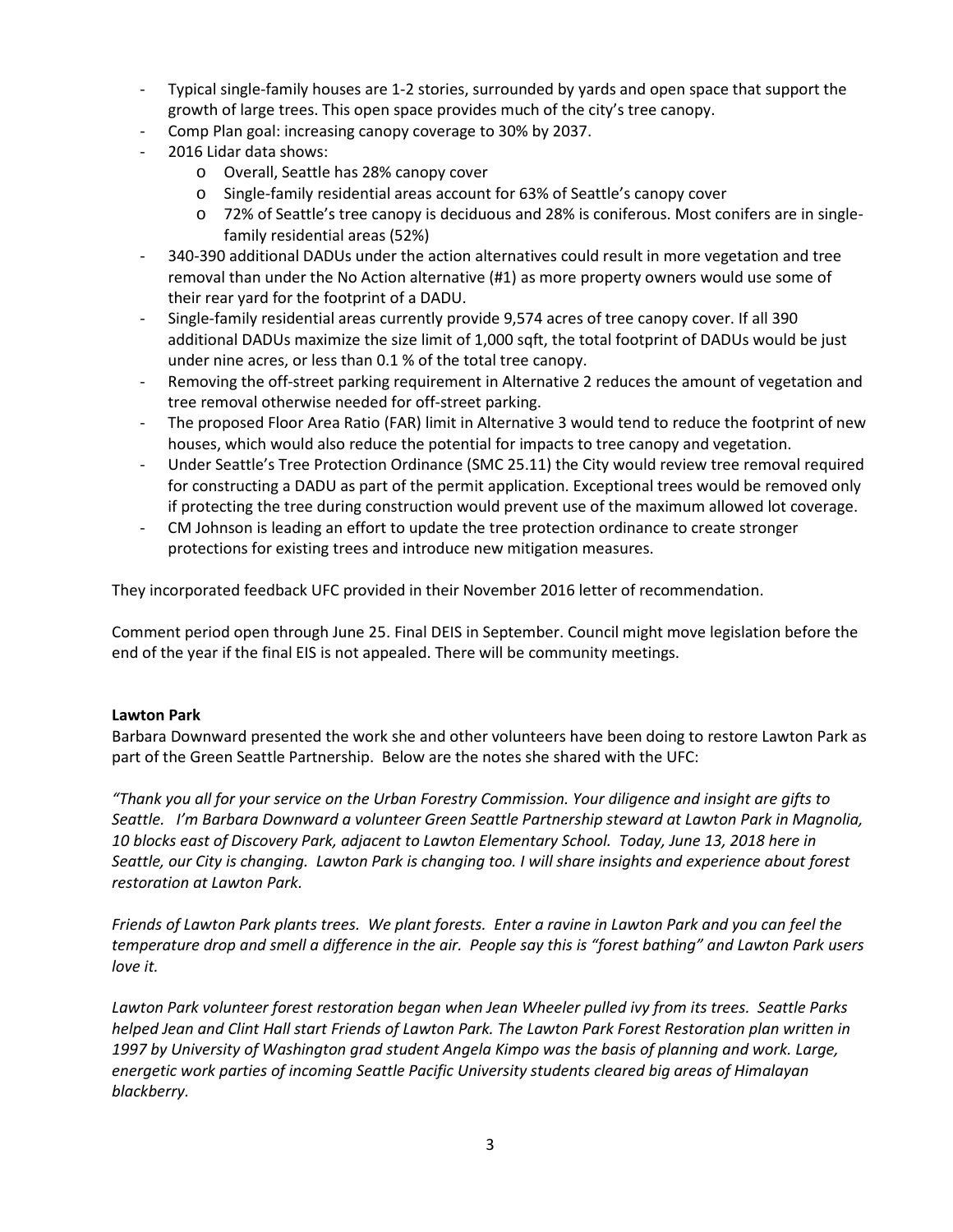*Seattle Parks suggested the King Conservation District as a source of plant material for newly cleared sites. Brandy Reed of the King County Conservation district coordinated large plant donations to Lawton Park. helping diversify native plantings in Lawton Park. Volunteers from Lawton went to the KCD nursery to earn "plant credits" to invest in Lawton's forest.*

*Friends of Lawton Park built the wetland boardwalk with a grant from the City of Seattle and help from nonprofit Treemendous in 1999. In 2002, the University of Washington Restoration Ecology Network did wetland restoration around the boardwalk.* 

*Friends of Lawton Park joined the Green Seattle Partnership volunteer program. We logged hours and hosted events. Joanna Nelson de Flores brought us along the restoration path and helped create the landscape of Lawton Park. Seattle Parks and especially the district staff of Central west division provided support as well. Green Seattle Partnership planting protocols and the shift to fall plantings achieved good results. At Lawton Park, availability of irrigation water helps new plantings survive the critical first few years.* 

*GSP's introduction of best management practices were welcome. Because Cooper's hawks nest at Lawton Park, we were especially happy to adapt GSP's bird protocol aligning with Seattle Audubons' designation of Seattle as an Urban Bird Treaty City. Since 2012, Cooper's hawks have nested at Lawton Park -that's 6 consecutive years. Ed Deal and the Seattle Cooper's hawk Group. documented hawks in Seattle in the Journal of Raptor Research March 2017 issue.*

*Friends of Lawton Park have a rich history of partnership in the restoration community. We participated in programs with the Friends of South Sound Prairies. We went on plant salvages sponsored by King County and came back with gigantic Sword ferns for Lawton Park. I completed the Washington Native Plant Society native plant steward program and started volunteering with them, providing "double leveraged" plant material to the park. In 2009 Seattle Parks and WNPS taught volunteer park stewards the "live stake" propagation method for shrub material and the hedge rows at Lawton Park exploded. Live staking is a dirt free and pot free propagation technique for shrubs.*

*The "Junior urban forest steward" after school program was the brain child of Kassandra Bradberry. In 2015, students from Lawton Elementary School learned about ecological restoration from mason bees to Great Blue Herons with lots of mulching in between. Friends of Lawton Park partnered with Lawton Elementary School teacher Lyon Terry in 2008 to engage students in Lawton Parks' restoration. I contacted Lyon after reading about the "walking school bus" program he started at the school as part of Lawton Elementary Schools' "Green schools initiative". In 2016, one walking school bus leader estimated his group made 1,674 trips along the Williams ravine trail during one school year. The trail provides crucial neighborhood access. The Lawton Park segment of the Williams ravine is a triangle of land, less than an acre, nestled in a greenbelt of street ends and private property.*

*Now, Lawton Park's trees need care. Lawton Park suffers canopy loss that has left noticeable gaps in the forest. Falling trees have damaged the forest and destroyed thriving evergreens. Large alders and Big leaf Maples fall into Lawton's ravines. Cherry bark tortrix disease is present. There is a grove of dead, standing Bitter cherries that are shedding limbs. Lawton's trees need inventory, evaluation and care for public safety.*

*Crews come to Lawton Park to clear fallen trees. Crews came this year when Big leaf Maples fall across the trail that runs to 25th Ave W. Here is a large fallen Big leaf Maple leaning on an alder with a partially hollow trunk. Will they fall into the forest like the other 6 large trees that fell on the south side of the trail to 25th Ave W last year? Fallen Cherries from 5N rested, suspended on the fence at the edge of the paved path to Williams Ave W. Everybody had to duck under them to get to Lawton Elementary School and the adjacent neighborhood. Big leaf Maples fall across the Williams ravine trail. Last year, at the north end, a Big leaf*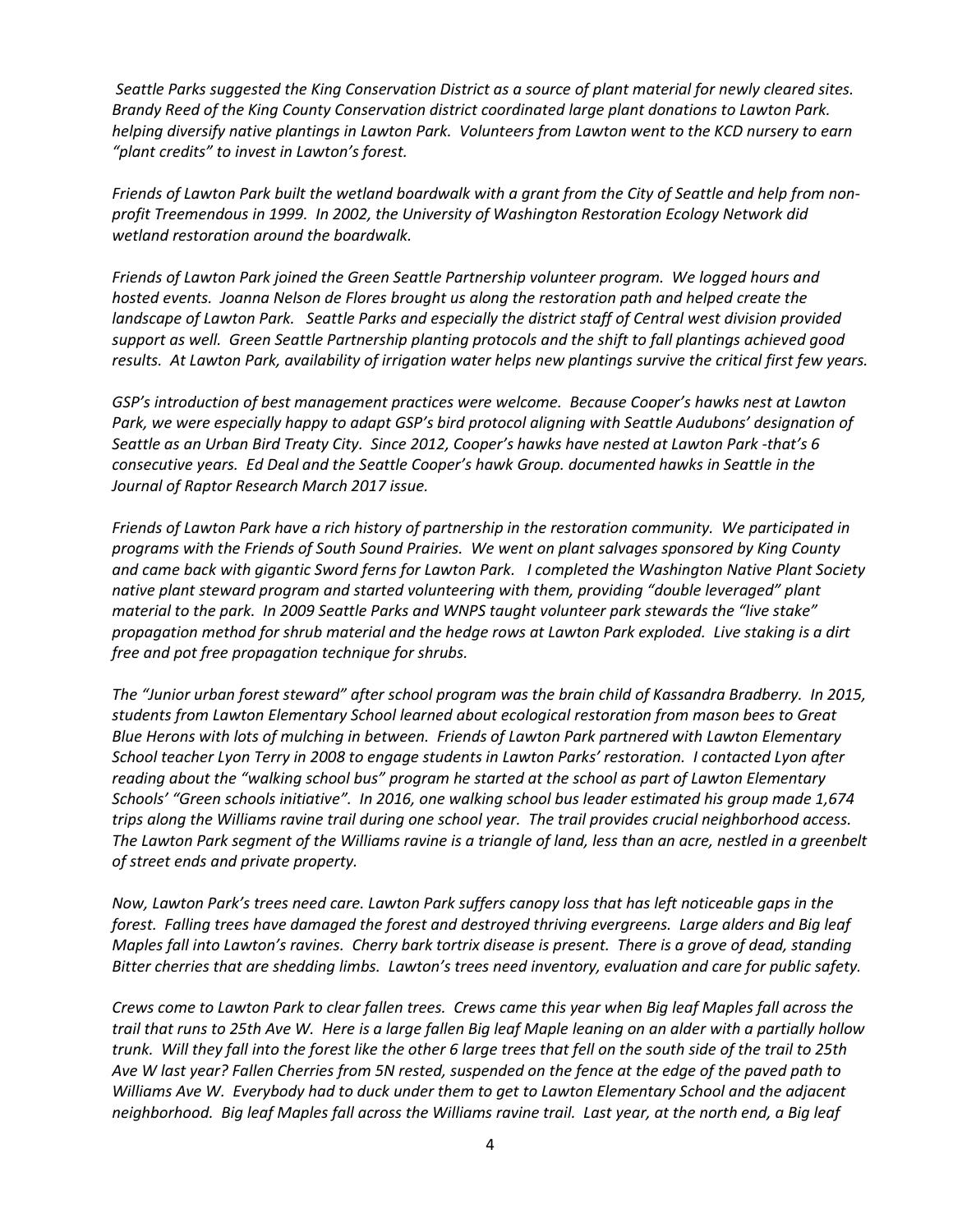*Maple fell across the trail destroying a fence, its large crown in a homes' back yard. The fallen trunk trapped a communications line beneath it; that line is still hanging between poles slung low across the trail. Multiple calls and messages to "find it fix it" for a year have not remedied the problem. The work number assigned to the hanging utility line is 17-00129154.* 

*Working around fallen trees is easiest when the trunks are on the ground. Volunteers using hand tools can saw limbs to access space around the tree if the trunk is stable, but tree trunks suspended off the ground make access difficult and relegate the area around the fallen trunks to aggressive growth by ivy, holly and Himalayan blackberry. We would like to have fallen tree trunks sawed to the ground and cut into 10-15 foot lengths.*

*The beauty of Lawton Park depends on views and scenery beyond its boundaries. Many of the large trees that enhance the beauty of Lawton Park are not within the boundaries of the park but on Seattle Department of Transportation property or on private property. Every restoration area of Lawton Park has a border with SDOT property. Many areas are adjacent to private land.* 

*In 2008, 11 and 12, Seattle Parks and Green Seattle Partnership hired professional crews to begin restoration in several areas in and adjacent to Lawton Park. "Contract crews" worked along the Emerson street easement- the southern boundary of the Park between 25th Ave W and 26th Pl W. A crew worked in the Williams ravine, area 7b and at the southern entrance to the ravine and its trail. We've seen those areas change from blackberry monocultures or laurel and holly jungles to vibrant native ecosystems. Friends of Lawton Park maintained and enhanced those areas until 2016 when we were directed by Parks to stop working in land not owned by the Parks department. Only with care can progress be maintained. We want Park's Department permission to start caring for them and other publicly owned areas around the park again.*

*Help is needed in areas of Lawton Park where there are ownership or jurisdiction issues. There is a retaining wall immediately south of Lawton Parks' wetland boardwalk in area 4. Water pours, spews from between the rocks and from 2 drainage pipes embedded in this wall during heavy rains. There are 2 large Red Alders growing from this wall- roots clinging like rain forest vines. Lately, water is leaking from an additional location along the wall. Failure of the wall or of the trees growing in the wall would be dramatic and damage the boardwalk and integrity of the wetland we have nurtured. I've toured visitors to this site for years, lately completing an incident report for Parks after the latest gusher this May. Does this site need professional evaluation?*

*During annual walk throughs with our plant ecologist. we reported problems of incursions and dumping along the east side of Lawton Parks' border here. Neighbors also complained to the City about the dumping and incursion at the site, some began doing the same things. I stopped going into the area or taking volunteers there. We believe this incursion deserves City attention. Parks referred the site to SDOT in 2017.*

*Lawton's beauty is tied to its trees. As the neighborhood around Lawton Park increases in density, the importance of Lawton Park increases too. Despite recent tree losses, Lawton Park has a growing forest, but its scenery is a creation not just of the Park but also adjacent properties. Lawton Park and adjacent public areas need protection. The beauty Lawton Park and its trees, trails and open vistas are an antidote for City living because Lawton Park and the surrounding properties are so well loved.* 

*Thanks to Rick Hemmen, Jim Davis and Andrea Mojzak (of Forterra) for help preparing this presentation, and thanks to Rick Hemmen and Michael Hanson for use of their photos."*

### **ADU EIS letter of recommendation**

The Commission discussed a draft letter provided by Craig.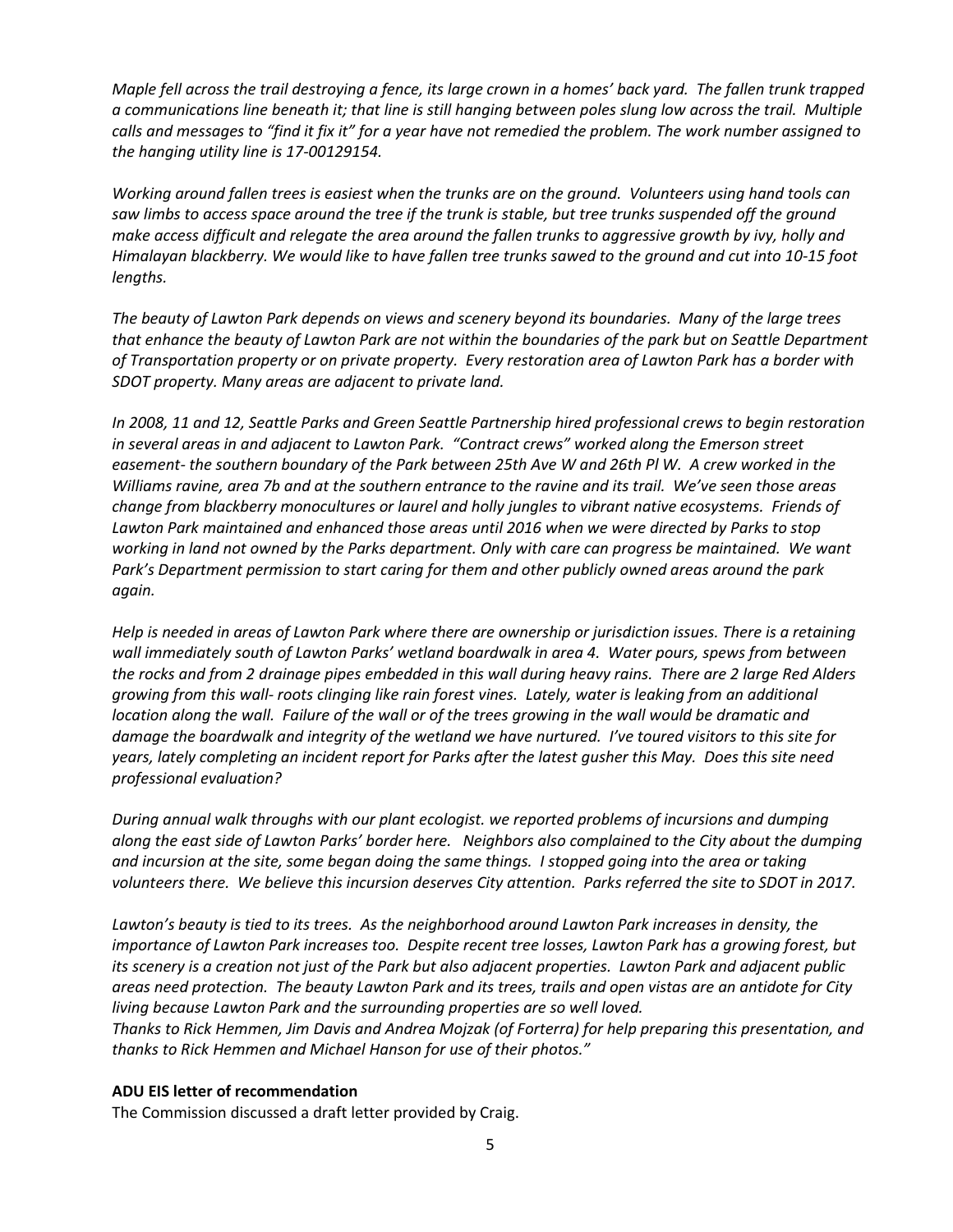**ACTION: A motion to approve the amended letter of recommendation RE: ADU Draft EIS was made, seconded, and approved.**

**Public comment** None

**New Business** None

**Adjourn**

**Public input**

**From:** James Davis [<jamesdavis1400@gmail.com>](mailto:jamesdavis1400@gmail.com) **Sent:** Tuesday, June 12, 2018 12:45 PM **To:** Pinto de Bader, Sandra <Sandra.Pinto de Bader@Seattle.gov> **Cc:** 'Barbara Downward' [<lavender@mindspring.com>](mailto:lavender@mindspring.com) **Subject:** Lawton Park Presentation Modification

Sandra, thanks again for your walking visit to Lawton Park and your invitation to speak about the different accomplishments and challenges. I met with Barbara Downward and we decided it would be good to spend the presentation time on the park itself and Barbara will be doing that. The challenges I mentioned to you are in relation to the larger ecosystem the park property resides in. As you know, the park is bordered by property under the jurisdiction of the Seattle Department of Transportation (SDOT). The larger ecosystem also includes wetlands, steep slope areas and groves of trees that reside under the jurisdiction of the Seattle Department of Inspections and Construction (SDIC). At some future date I would offer to spend time presenting on these issues to the UFC and share how SDOT and SDIC responded to issues from my own experiences.

For example, at the north end of the ravine trail/greenbelt area – a walk along the ravine trail is a stellar example of "forest bathing"- there is an Exceptional grove of trees on private property. You may know there are wind tunnels traversing the ravine trail. I understand those winds are actually to be taken into consideration for building design in the area. The loss of that Exceptional grove of trees – several have been cut down by the new homeowners - will impact the durability of trees within the greenbelt as they are exposed to higher winds. And of course, wildlife habitat will be affected. In response to the trees cut down a SDIC inspector made a valiant effort to carefully hike through the greenbelt to check out the situation. Because of limitations on the access necessary to measure the trees' diameters, the best that could be done was to issue a letter stating that the limit of trees that could be cut down annually had been met.

I mentioned other concrete examples to you in a previous email of situations impacting the overall ecosystem. Best regards and I appreciate your important work and that of the Commission.

Jim Davis - Lawton Park Neighbor

\_\_\_\_\_\_\_\_\_

**From:** Cynthia Slate <cynthiaslate@gmail.com> **Sent:** Wednesday, June 13, 2018 11:57 AM **To:** Pinto de Bader, Sandra <Sandra.Pinto de Bader@Seattle.gov> **Subject:** Fwd: Protecting our trees-loopholes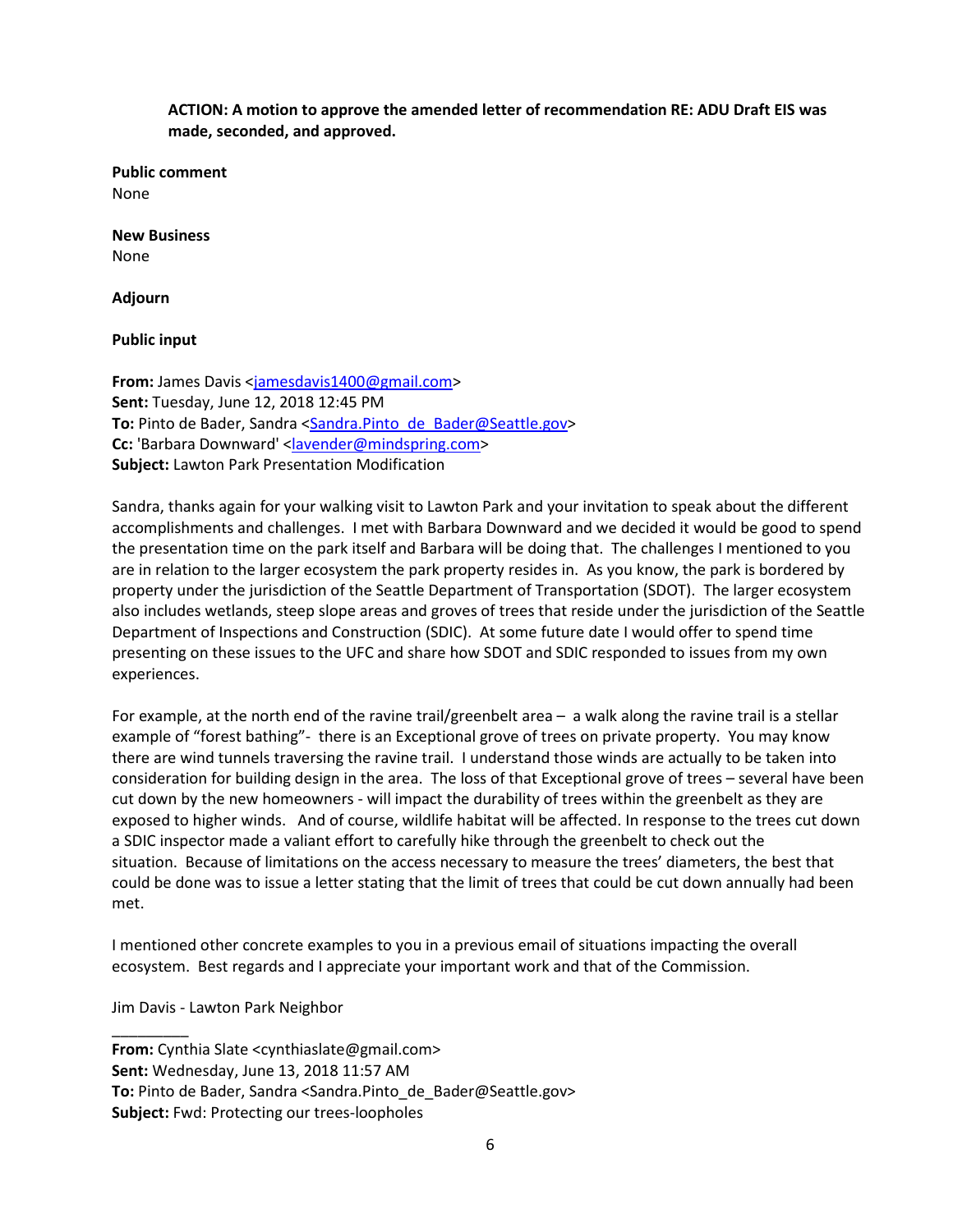Here are the photos that correspond to this email below-please excuse my cut and past email. I have taken this from my phone while I am in a doctor's office with bad WiFi, but I wanted to make sure I sent this by today.